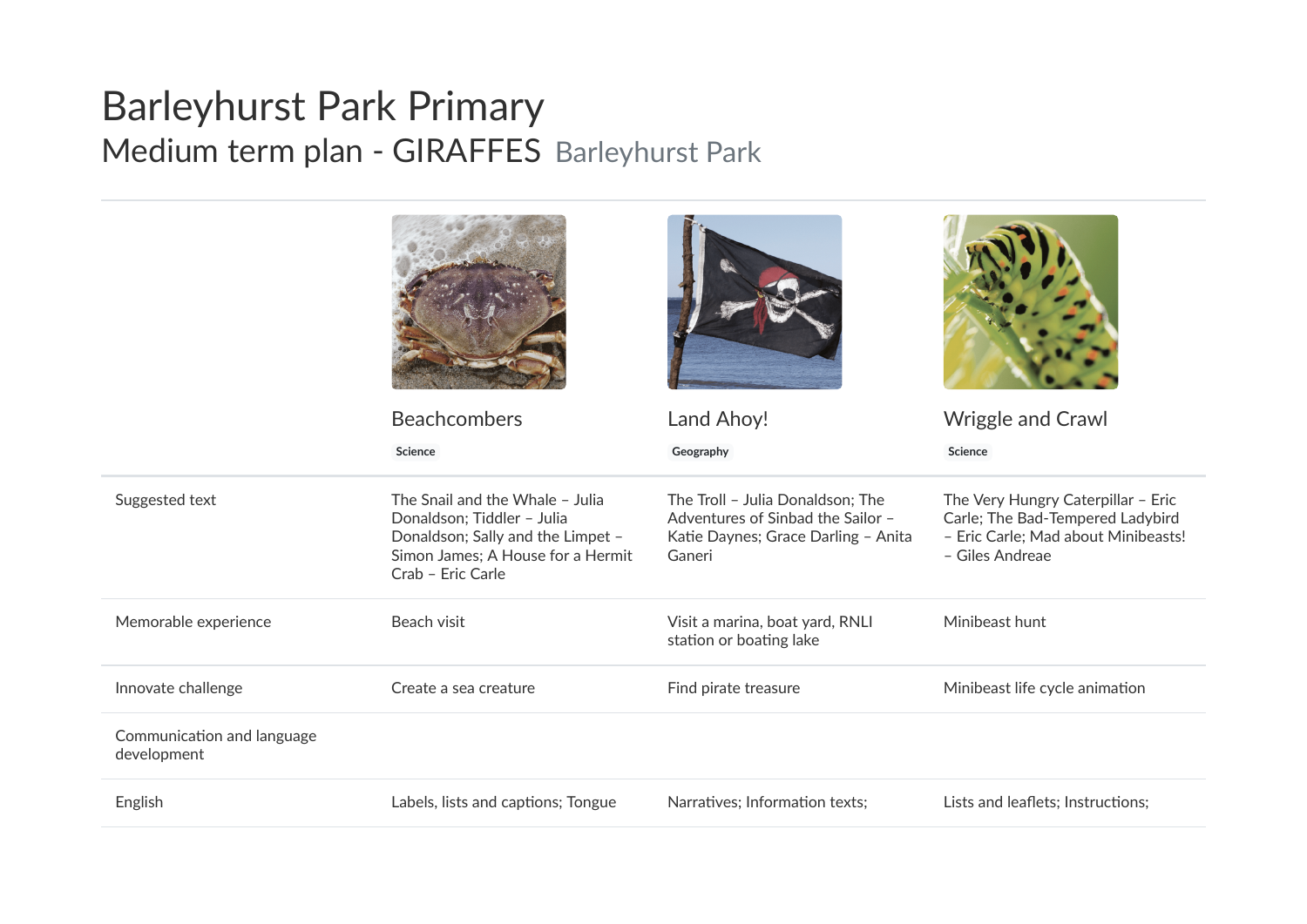|                                               | <b>Beachcombers</b><br>Science                             | Land Ahoy!<br>Geography                                    | <b>Wriggle and Crawl</b><br>Science                                                                                                      |
|-----------------------------------------------|------------------------------------------------------------|------------------------------------------------------------|------------------------------------------------------------------------------------------------------------------------------------------|
|                                               | twisters; Narratives; Letters; Non-<br>fiction texts       | Descriptions; Poetry; Postcards                            | Reviews and information texts;<br>Poetry; Writing for different<br>purposes                                                              |
| Physical development                          |                                                            |                                                            |                                                                                                                                          |
| Geography                                     | Coastal features                                           | Using and making maps; Locational<br>knowledge; Directions | Fieldwork                                                                                                                                |
| Computing                                     | Web searches; Common uses of<br>ICT; Digital presentations | Programming; Using presentation<br>software                | Creating and debugging programs;<br>Algorithms; Uses of ICT beyond<br>school; Stop motion animation;<br>Logical reasoning; Presentations |
| Personal, social and emotional<br>development |                                                            |                                                            |                                                                                                                                          |
| Art and design                                | Sketchbooks; 3-D modelling; Sand<br>art; Seascapes         | Observational drawing; Printing                            | Observational drawing; Model<br>making                                                                                                   |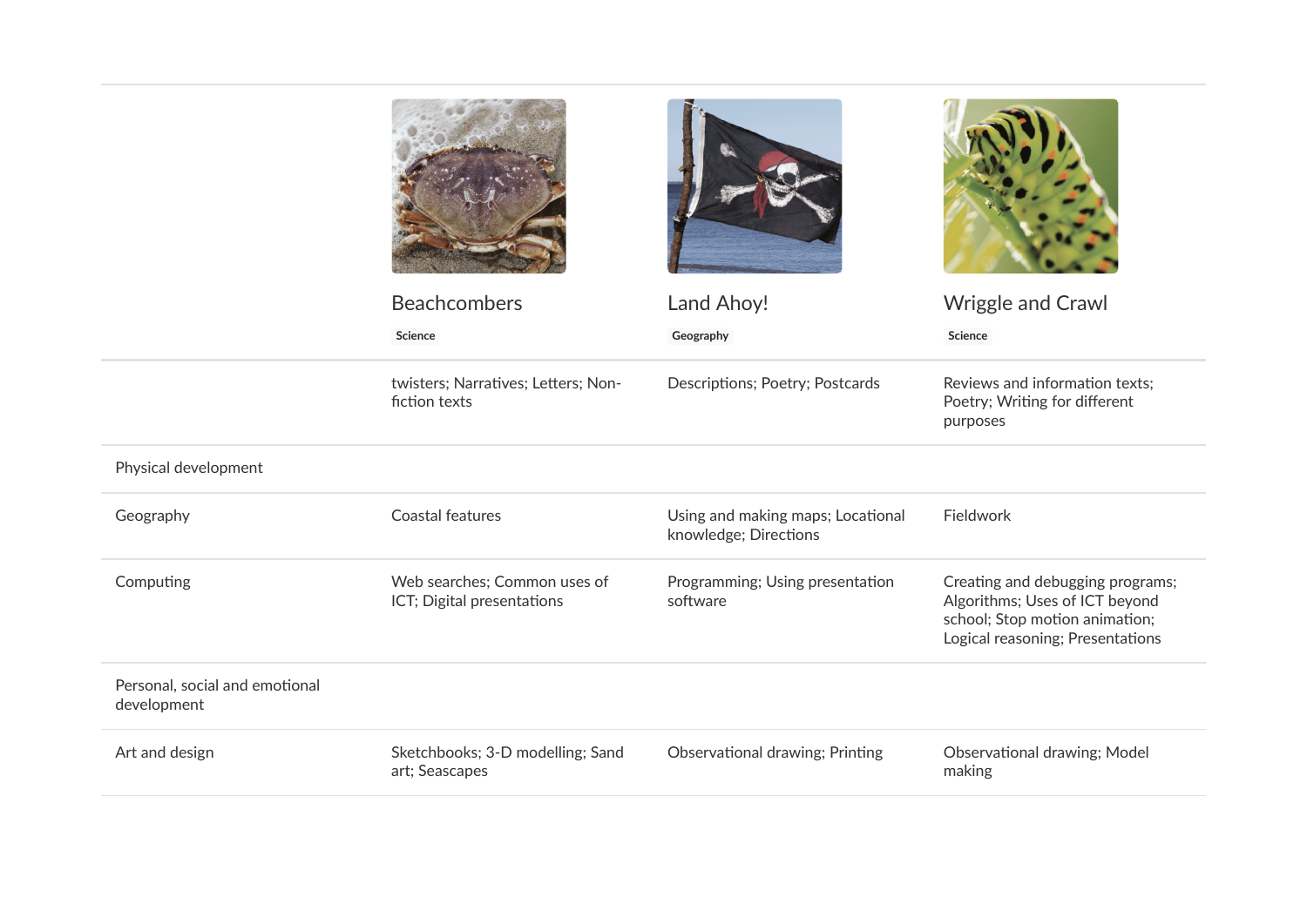| <b>Beachcombers</b>                                                    | Land Ahoy!                                                                              | Wriggle and Crawl                                              |
|------------------------------------------------------------------------|-----------------------------------------------------------------------------------------|----------------------------------------------------------------|
| Science                                                                | Geography                                                                               | Science                                                        |
| Finger puppets                                                         | Mechanisms; Structures                                                                  | Origins of food; Selecting natural<br>materials                |
|                                                                        | Significant historical people -<br>Captain James Cook, Grace Darling;<br>Famous pirates |                                                                |
|                                                                        |                                                                                         |                                                                |
|                                                                        | Sea shanties                                                                            | Play tuned and untuned instruments                             |
|                                                                        |                                                                                         |                                                                |
| Caring for the environment                                             | Feeling positive                                                                        | Feeling positive                                               |
|                                                                        |                                                                                         |                                                                |
| Habitats; Living and non-living<br>things; Food chains; Basic needs of | Everyday materials; Working<br>scientifically                                           | Habitats; Animals, including<br>humans; Working scientifically |
|                                                                        |                                                                                         |                                                                |